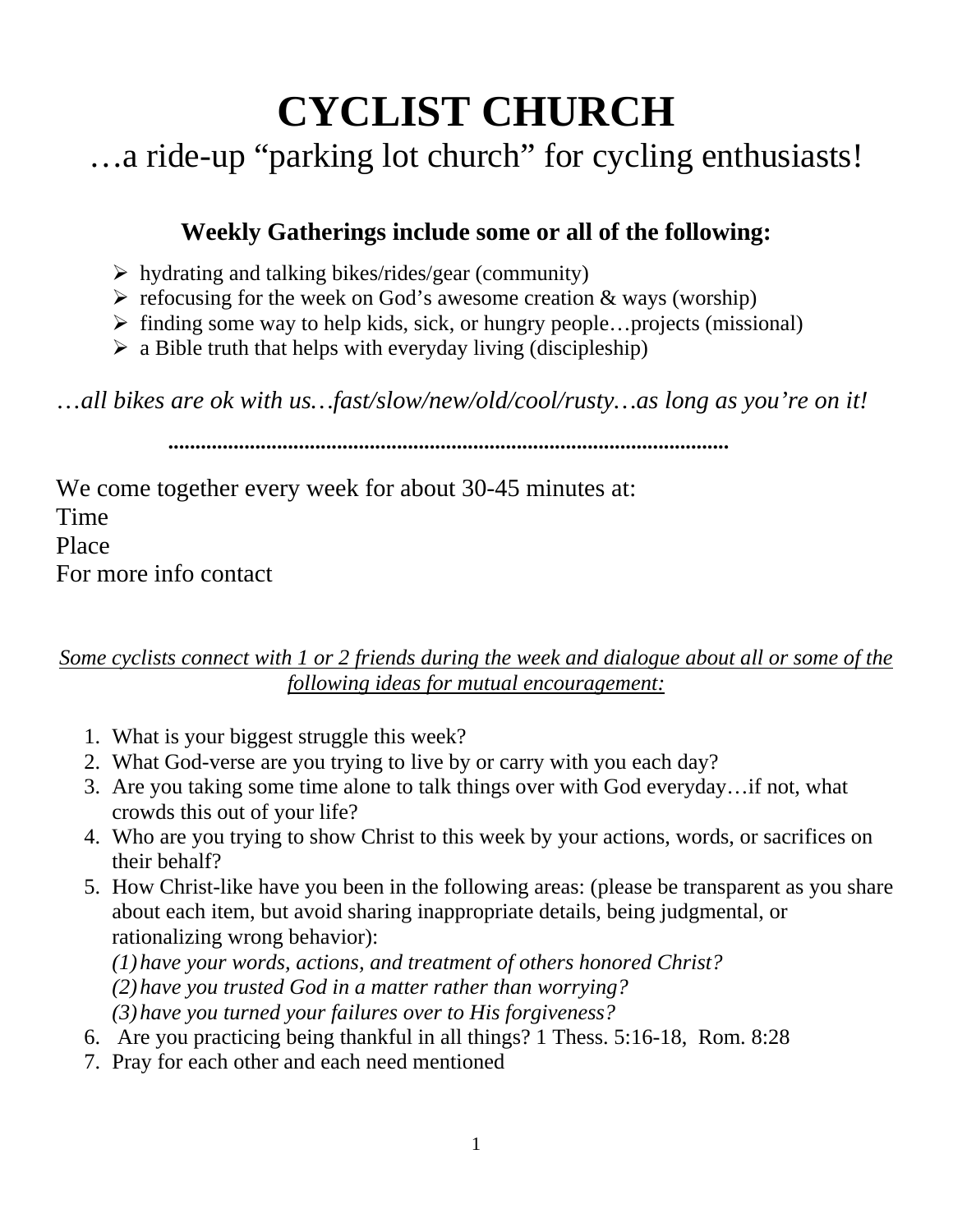# **Cyclist Church**

#### **…how sincere Christfollowers can birth a "where-we-meet-to-ride" Body of Christ among cycling friends as an extension of the ministry of their church**

#### Picture how you would reshape this "possibility story" for your group  $\&$  cycling community:

*based on the dynamics of greenchurch, a similar gathering but for non-riders, which has been meeting in a middle-class suburban parking lot and touching lives for over a decade…read articles 5 & 7 of their story at www.greenchurch.info* 

**As Kyle turned into the parking-lot on his bike** he saw Jon & Kara unloading their own rides…always there early to help him. This twenty-something couple had been in church a lot as children, and now God had made them hungry to find those spiritual roots again. They always tried to ride together on weekends since schedules were so hectic during the week…and, until recently, they just hadn't bothered to make time for church at all.

 But a few months ago Kyle mentioned to them and a few other friends that he had been thinking deeply (praying of course) about starting a faith gathering for cyclists…nothing too long or formal, but a group that was sincere about loving God, and loving people.

 He wanted to have a weekly "meet up" where they could share not only their passion for riding, but also their ups-anddowns during the week, their on-going journey with Christ, and their desire to make a difference for struggling people in the world. Jon & Kara liked what he was doing… it seemed like God had prepared their hearts to pitch in and help with this little "cyclist church" that had started gathering near their favorite route.

**While they started putting out bottled water** Kyle was texting a couple of regular riders. Four first year school teachers, some triathlon buddies, a hardcore endurance guy, a tandem pair and their neighbors, and three college students were soon leaning against Jon & Kara's car or their own bikes while they compared energy drinks and told about riding mishaps. Most had actually started coming to the gathering through some connection with Jon…the most avid cyclist of the whole bunch. Each person had filtered into the group over a period of weeks…coming initially out of part curiosity/part hearthunger...and they all found something meaningful there.

#### **Kyle waited until a late rider got settled then he asked the usual question:**

"Okay everybody…where have you seen God at work this week"?

There were a few short answers about nature, children, and private devotion times, then the endurance guy, often kind of quiet, opened up about his current job pressures and how a Bible verse had given him deep peace as he was preparing for a difficult staff meeting...he got emotional about how God had spoken directly to him through that specific scripture. Everybody got quite…a bit in awe of how God works so precisely in our lives…it felt like worship. Jon stopped the dialogue and led a prayer of thanks right then.

**Kara handed out a business sized card to everyone with a single Bible verse printed on it.** She offered to make these each week so riders could carry a Bible truth with them all week long. Kyle asked if someone would read the verse and share what it said to them personally about **God, Self, Others, or Life**. And then he stayed quiet for a few minutes. A teacher spoke…then the tandem couple….then Kyle…and for 15 minutes they were all answering back and forth about what God was saying to them through that single verse. Very engaging, until Kyle finally wrapped things up with the challenge to truly live by this verse during the coming work week.

**Before everyone climbed on their bikes a triathlon guy gave a quick update on the groups "shoes for kids"** project that was scheduled for the week before school started. Ten pairs had been collected and the teachers would be delivering them to struggling families in three weeks….still time to bring a pair if anyone wanted to help some kids feel good about themselves on the first day of school!

#### **Yeah, it seemed a lot like a Romans 16:3-5 church to everybody there!**

All the adults admitted that they wouldn't miss this simple little gathering. It encouraged them personally, but it also gave them a means of helping others, in Christ's Name. The group was always praying for or doing something for someone!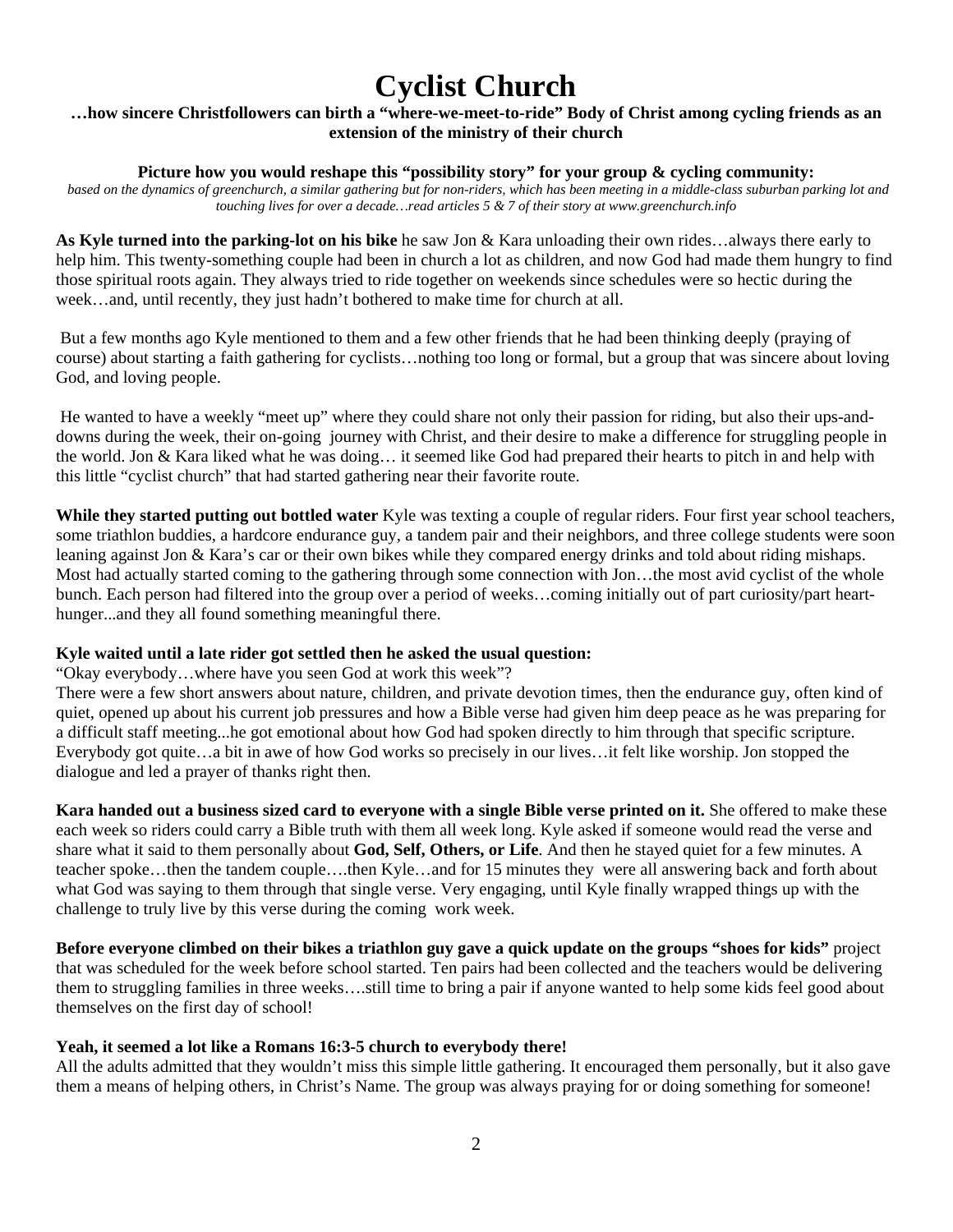*Note: Bicycles are not what draw people! Only God can draw people together, and HE does that through prayer and relationships, not events/food/advertisement/signs. Bikes just get you connected with the people whom HE has already been preparing for a faith group like this.* 

### **HOW TO BEGIN**

#### **…Just 2 or 3 Christ-followers (and their not-in-church friends) can become a life changing** *"where-they-ride"* **Body-of-Christ! …They become HIS Heart, HIS Hands, HIS Voice, and HIS Compassion in their cycling community.**

**A. Start with prayer!** (Don't skip lightly over the Biblical ideas in this paragraph)**.** 

Ask God to arrange encounters between you and any cyclist friends/acquaintances/strangers in whom HE has been stirring up a deep spiritual yearning. This only happens through your praying  $\&$  God's connecting you to the persons HE already sees who are spiritually hungry! Pray about this everyday for 2-4 weeks.

If no connections arise then have an hour long retreat with God…read "Finding the Person God Has Made Hungry" Acts 16:7-14 at www.greenchurch.info…Lydia knew about God, but was not yet a Christ-follower…she was searching for life's true answers. God knew how to connect Paul and her…keep asking God to connect you with someone like that...the not-yet-Christian or inactive Christian who is already looking "toward" God…..watch for persons like "Lydia".

You and a Christian friend or two can become the core of the group, but don't let this become just a cozy club of Christians. Keep praying and sharing with whomever He brings your way until some are ready to journey with you in this group…it only takes a few. Jesus said 2 or 3 persons are enough for Him, Matt. 18:20.

*Trust His Spirit to connect you to the right persons, and to have their hearts open. Don't be overly anxious and substitute events to draw a crowd…just wait on HIM to connect you to the God-hungry persons! Their circle of relationships will be what draws more persons in. THEY WILL INVOLVE THEIR CYCLING FRIENDS!* 

#### **B. When two or more persons are ready, begin meeting weekly.**

- 1. Gather at a parking lot, pavilion, home, park, café, picnic area, ….wherever the group will naturally gather.
- 2. Seek to be a living expression of the Body of Christ at the very first gathering. Without using "churchy terms" you can guide the group to be HIS Hands, Heart, Voice, & Compassion by how they live. (see 5 rhythms below)
- 3. A group like this tries to live out five basic rhythms together: (every item might not occur every week, but including each one regularly nurtures spiritual growth and balance)

#### **~ Be really good friends.**

Encourage the group to tell (1) what God is doing in their lives, or (2) what the world is dumping on them each week? Guide them in praying for each other. Be an example of meeting with 1 or 2 during the week for mutual encouragement (use some or all of the seven questions on page 1).

#### **~ Worship God** in some sincere way.

Find natural ways for them to experience and talk about God's greatness, power, or love every time you gather? Could they look at a picture of a mountain, the ocean, or a face and see the hand of God there? Is there a Bible verse about God that would remind them of His great love for their lives? Does someone have a worship song/video they want to show on their laptop?